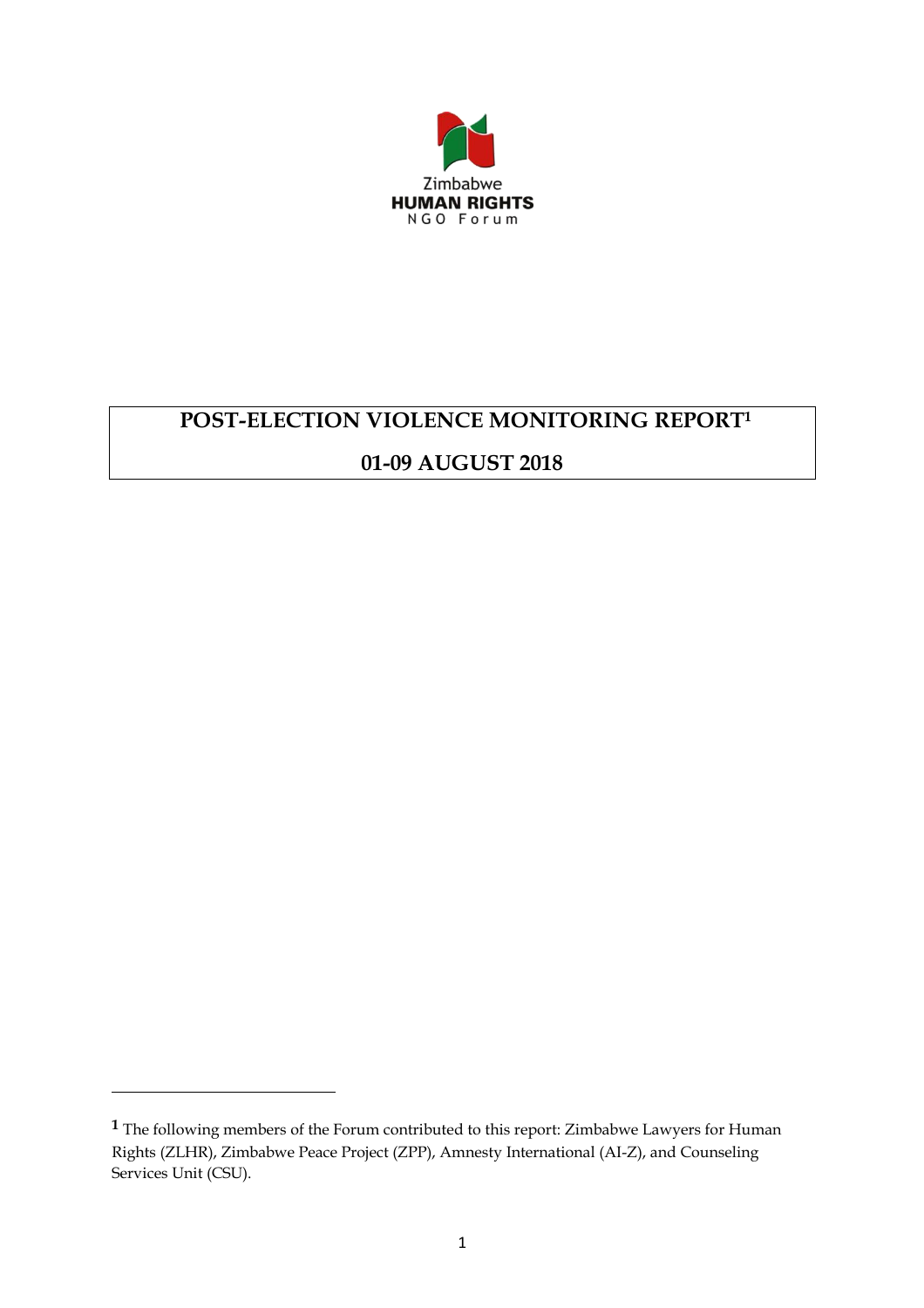#### **ACRONYMS**

| <b>CBD</b>     | <b>Central Business District</b>                  |
|----------------|---------------------------------------------------|
| MDC-A          | Movement for Democratic Change - Alliance         |
| <b>OVT</b>     | Organized Violence and Torture                    |
| <b>ZANU PF</b> | Zimbabwe African National Union – Patriotic Front |
| <b>ZEC</b>     | Zimbabwe Electoral Commission                     |
| <b>ZNA</b>     | Zimbabwe National Army                            |
| <b>ZRP</b>     | Zimbabwe Republic Police                          |

## **1. Introduction**

Following a relatively peaceful 30 July 2018 plebiscite, violent protests broke out in Harare on 1 August 2018. The Zimbabwe National Army, (ZNA) was deployed into the streets, indiscriminately shooting and assaulting civilians. 6 people died from gun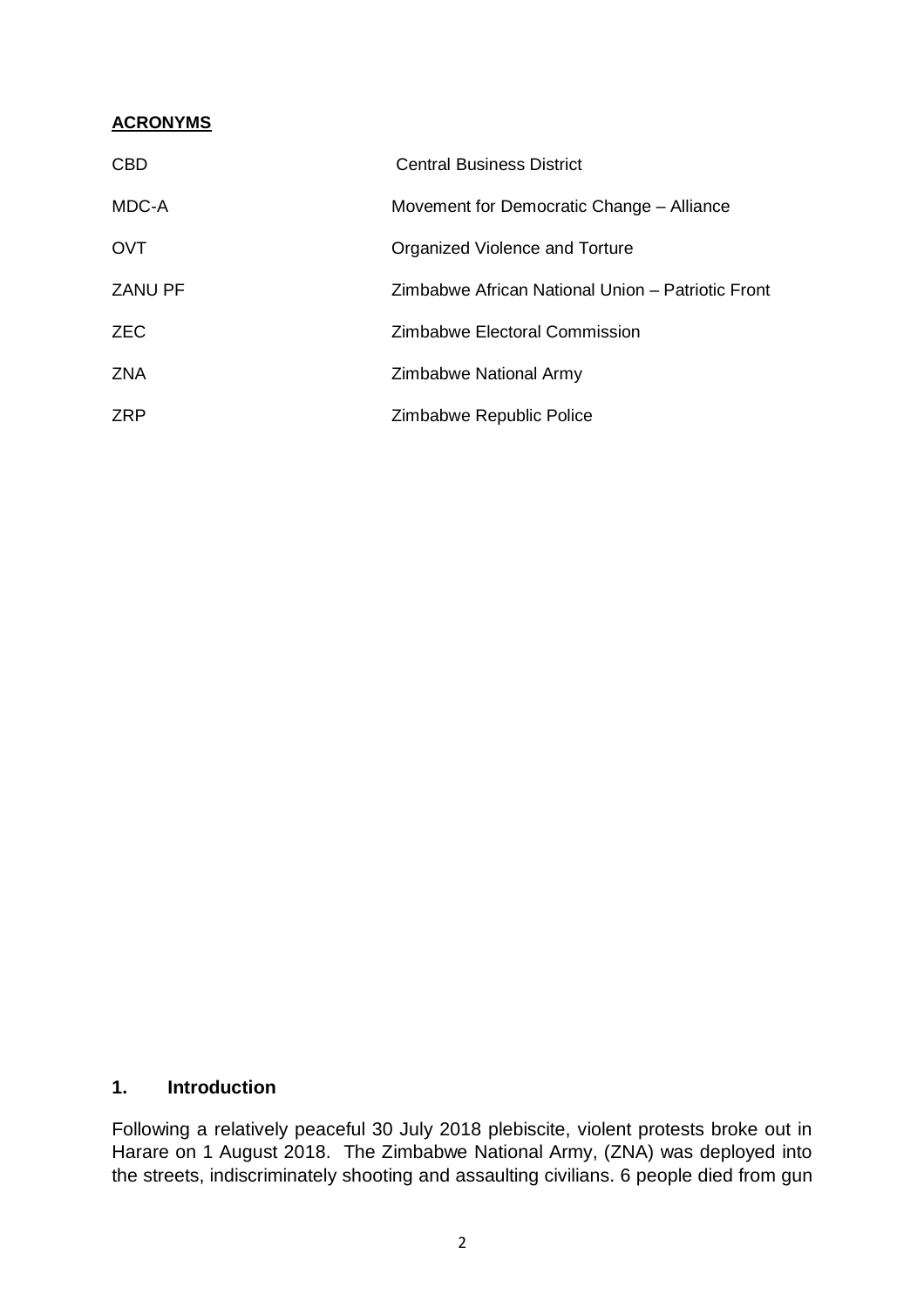shots and many others were injured. Violence broke out in mostly high density suburbs and villages as the military and ZANU PF activists hunted down opposition activists. This reports captures the reports documented by members of the Zimbabwe Human Rights NGO Forum from 1 to 9 August 2018. A total of 199 violations have been documented in this period.

## **2.0 Methodology**

The information used is derived from:

- Citizen reports received via the Ziso/Ilihlo platform;
- Reports from the Forum's member and partner organisations;
- The Forum's Public Interest Unit;
- General reports from walk in clients; and
- Verified media reports.

In addition, the Forum Secretariat and members deployed a team of monitors and lawyers to observe and assist victims in Harare Central Business District (CBD), Dzivarasekwa, Highfields, Chitungwiza, Waterfalls, Kuwadzana and surrounding areas. Reports were collected by human rights monitors across the country and shared across the network. In order to ensure a coordinated response to cases of organised violence, members operating on the ground came together to share and verify information as well as to coordinate responses. This is the first report by the consortium which covers the period 1 to 9 August 2018. A total of **199** violations were documented from 1 to 9 August 2018.

### **3.0 Violations from 1 to 9 August 2018**

| <b>Violation</b>            | <b>Number of Violations</b> | <b>Alleged Perpetrators</b>                  |
|-----------------------------|-----------------------------|----------------------------------------------|
| <b>Extrajucial Killings</b> | 6                           | Military officers                            |
| Gunshot wounds              | 7                           | Military officers                            |
| Assaults                    | 45                          | Military personnel, undisclosed              |
| Abductions                  | 16                          | Suspected security personnel                 |
| Intimidation                | 27                          | Traditional leaders and ZANU PF<br>activists |
| <b>Disrupted Meetings</b>   | 3                           | Police                                       |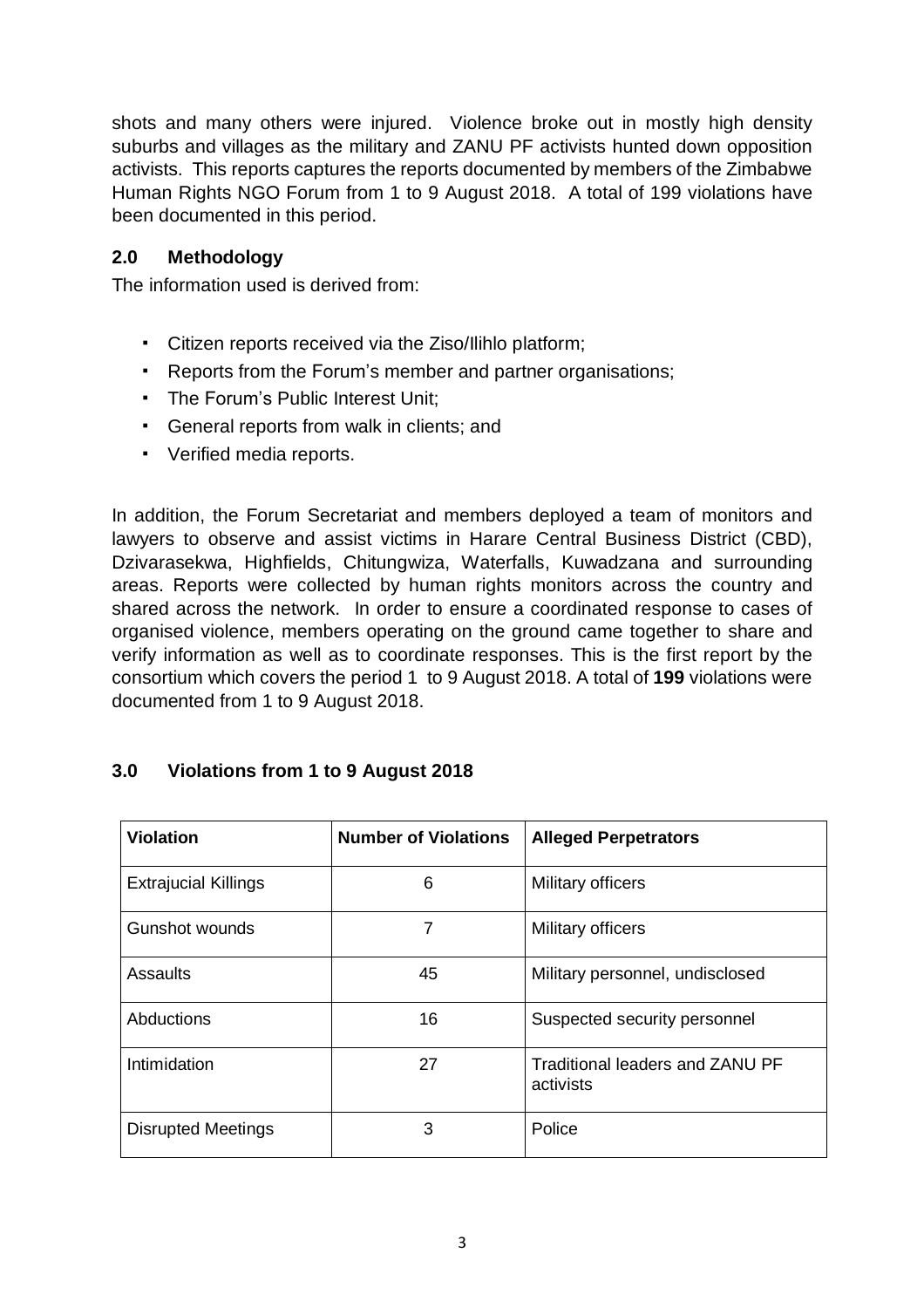| <b>Arbitrary Arrests</b>                                      | 33             | Police and military personnel                                                                |
|---------------------------------------------------------------|----------------|----------------------------------------------------------------------------------------------|
| Distruction of Property<br>(including arson)                  | $\overline{7}$ | ZANU PF Youths, Military Personnel,<br>Harare Municipal Officers, MDC A<br><b>Supporters</b> |
| Torture                                                       | 3              | Suspected security personnel                                                                 |
| Sexual torture,                                               | 3              | Undisclosed                                                                                  |
| Displacement                                                  | 28             | ZANU PF supporters                                                                           |
| Attack on Human Rights<br>Defenders - Threats                 | 3              | Suspected security personnel                                                                 |
| Home and Office Raids                                         | 8              | Suspected security personnel                                                                 |
| Partisan distribution of<br>food aid / agricultural<br>inputs | 5              | Traditional leaders, ZANU PF<br>Councillors                                                  |
| Total                                                         | 199            |                                                                                              |

**NB**:*Figures reported here are estimates based on actual interventions and confirmations by members of the Forum. Investigations are ongoing and the Forum will give weekly updates regarding the situation*

### **4.0 Summary of violations Violations**

- a) **Extra-Judicial Killings** Six (6) people were shot dead by army personnel following military deployment into the streets on the 1<sup>st</sup> of August. The Forum has been in touch with some of the families. Only one family of the deceased received monetary support to the amount of \$1000 from the Civil Protection Unit. The Forum could not confirm if other families managed to receive anything. The families stated that they experienced problems in collecting bodies of their loved ones as hospitals tried to force them to accept documents that indicated knife stabbing.
- b) **Assaults** From 1 6 August 2018, the responders received calls from people in high density suburbs who reported that the military was moving around beating up residence. The assailants were identified by the witnesses as they disembarked from military vehicles, clad in military attire camouflage armed with AK Rifles and sjamboks. It was reported that there were two groups. The first group was beating people at random. The second group had a list of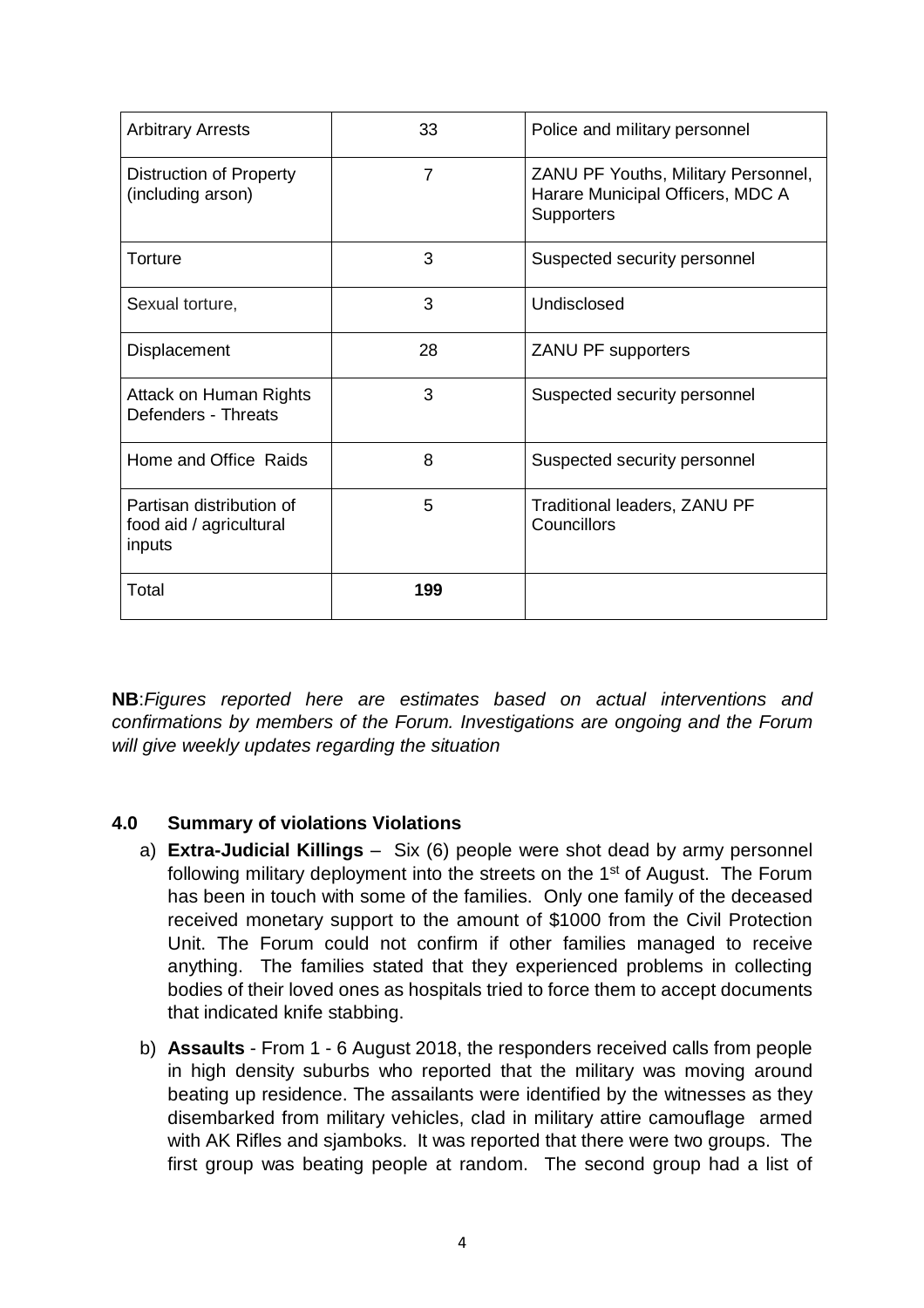names of opposition supporters that they were hunting for. It was reported that they went door to door beating them up. In the rural areas, assaults were reported of members of the ruling party who attacked opposition persons who had been acting as polling agents. Monitors from the Forum were informed that some of the victims tried to seek medical help at Chitungwiza General Hospital but were turned away. The Forum interviewed one of the doctors who later assisted the victims at a private facility. The medical practitioner confirms that he saw the military vehicles in the area. The total number of assaults is estimated to be forty five (**45)** and Seven **(7)** non-fatal gun shots by the time this report was compiled. The victims, some of which had bullets lodged in their bodies including a deaf and dumb 44 year old male victim and some with soft tissue injuries received medical treatment.

- c) **Abductions** Further reports of abductions and arrests of opposition supporters were reported. The total number of abductions reported is Sixteen (**16)**. Four (**4)** of these people were abducted in Highfields only to be found heavily tortured by unknowns assailants whom the victims believe to be members of the military whilst one (**1)** person was abducted in Mutoko and managed to escape the assailants. Another MDC Alliance polling agent was abducted on 7 August 2018 in Marondera. He was found in Goromonzi on 8 August 2018. He was tortured and stripped by four **(4)** assailants.
- d) **Destruction of property**  Seven **(7)** cases of destruction of property were recorded. Vending stalls in the CBD and other suburbs such as in Highfield were destroyed. It is not clear who destroyed the stalls although vendors interviewed claim the army is responsible. In an incident verified by the teams on the ground in Lusaka, Highfield, a tuckshop was destroyed by soldiers and an amount between \$200 to \$300 was taken from the victim. In Mutoko East, in Chihwayi Village, Ward 17, an MDC Alliance polling agent had his two **(2)** houses burnt in the evening of 6 August 2018. All clothing and food was destroyed. The same person was also a victim of arson in 2008.
- e) **Harassment and intimidation** Various cases of harassment and intimidation by the military have been reported mainly from the opposition's supporters and polling agents. The highest cases have been reported in Chitungwiza, Kuwadzana, Highfield, Dzivarasekwa and Mbare. However, reports have also been received from other provinces such as Midlands, and Manicaland. In Hurungwe West, on 7 August 2018, an MDC A polling agent was harassed by ZANU PF supporters for being a polling agent. In Mutoko East Ward 15, Headman Nyamashuka is reported to be compiling names of polling agents. In Guruve, Chifamba Village, Ward 12, a ZANU PF Chairperson threatened a villager who had been a polling agent for an independent candidate. Number of violations is estimated at Twenty Seven **(27).**
- f) **Raids of Offices and Homes, Suspicious Visits** MDC Alliance offices and members' homes have been raided across the country. Other raids were reported from people who acted as polling agents for the opposition. A number